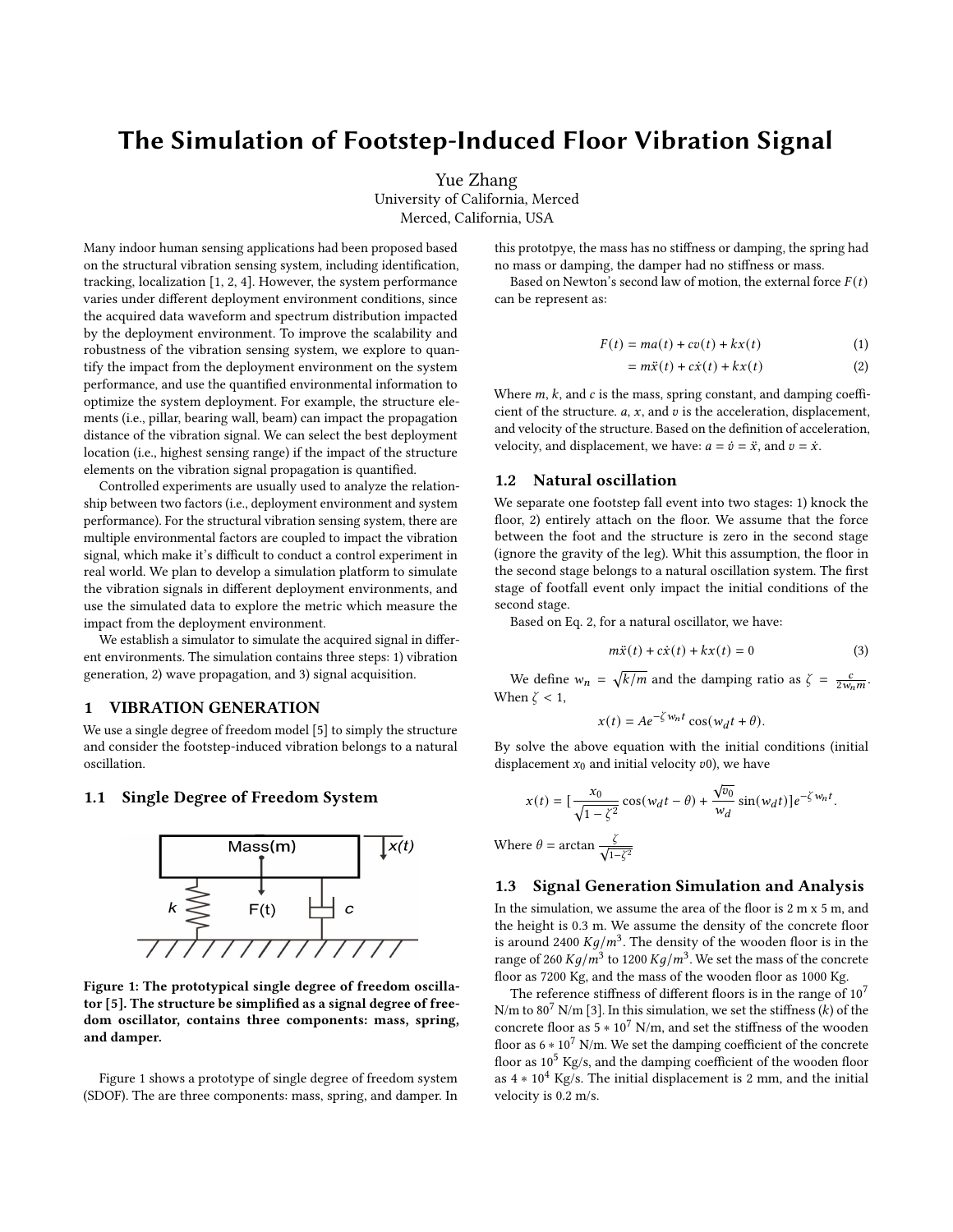<span id="page-1-0"></span>

Figure 2: Changing the density (mass) of the concrete floor. The legend is the mass (kg) of each floor.

<span id="page-1-1"></span>

Figure 3: Changing the spring constant of the concrete floor. The legend is the spring constant.

Density analysis. Figure [2](#page-1-0) shows the induced vibration signal in different concrete floor which have different density. First, we set the initial condition for different as the same. The heavier floor has more energy at the beginning. This is why the amplitude of the vibration signal on the heavier floor is higher than the amplitude on the lighter floor. Second, the damping frequency on the lighter floor is larger than on the heavier floor.

Stiffness analysis. Figure [3](#page-1-1) shows the impact of stiffness on the induced vibration signal. In this simulation, we change the spring constant of the concrete floor, and control the other parameters.

Elasticity analysis. Figure [4](#page-1-2) shows the impact of the damping coefficient on the induced vibration signal. We can observe that the damping coefficient only impacts the attenuation rate. A higher damping coefficient floor has less amplitude attenuation rate.

<span id="page-1-2"></span>

Figure 4: Changing the damping coefficient of the concrete floor.

<span id="page-1-3"></span>

Figure 5: Comparing the concrete floor and wooden floor.

Material analysis. Figure [5](#page-1-3) shows the induced vibration signal on two floors. In the simulation,  $m_w = 0.13 * m_c$ ,  $k_w = 1.2 * k_c$ ,  $c_w = 0.5 * c_c$ .  $m_w$ ,  $k_w$ , and  $c_w$  is the mass, spring constant, and damping coefficient of the wooden floor, respectively. The mass of the wooden floor is obviously less than the concrete floor, so the amplitude of the vibration signal on the wooden floor is less than the amplitude of the vibration signal on the concrete floor. The damping coefficient of the wooden floor is less than the concrete floor, but the signal duration on the wooden floor is less than the signal duration on the concrete floor. This is because the natural frequency on the wooden floor is more than three times higher than the natural frequency on the concrete floor. The attenuation rate of two nearby peaks on the wooden floor is less than on the concrete floor, which indicates that the damping coefficient on the wooden floor is less than on the concrete floor.